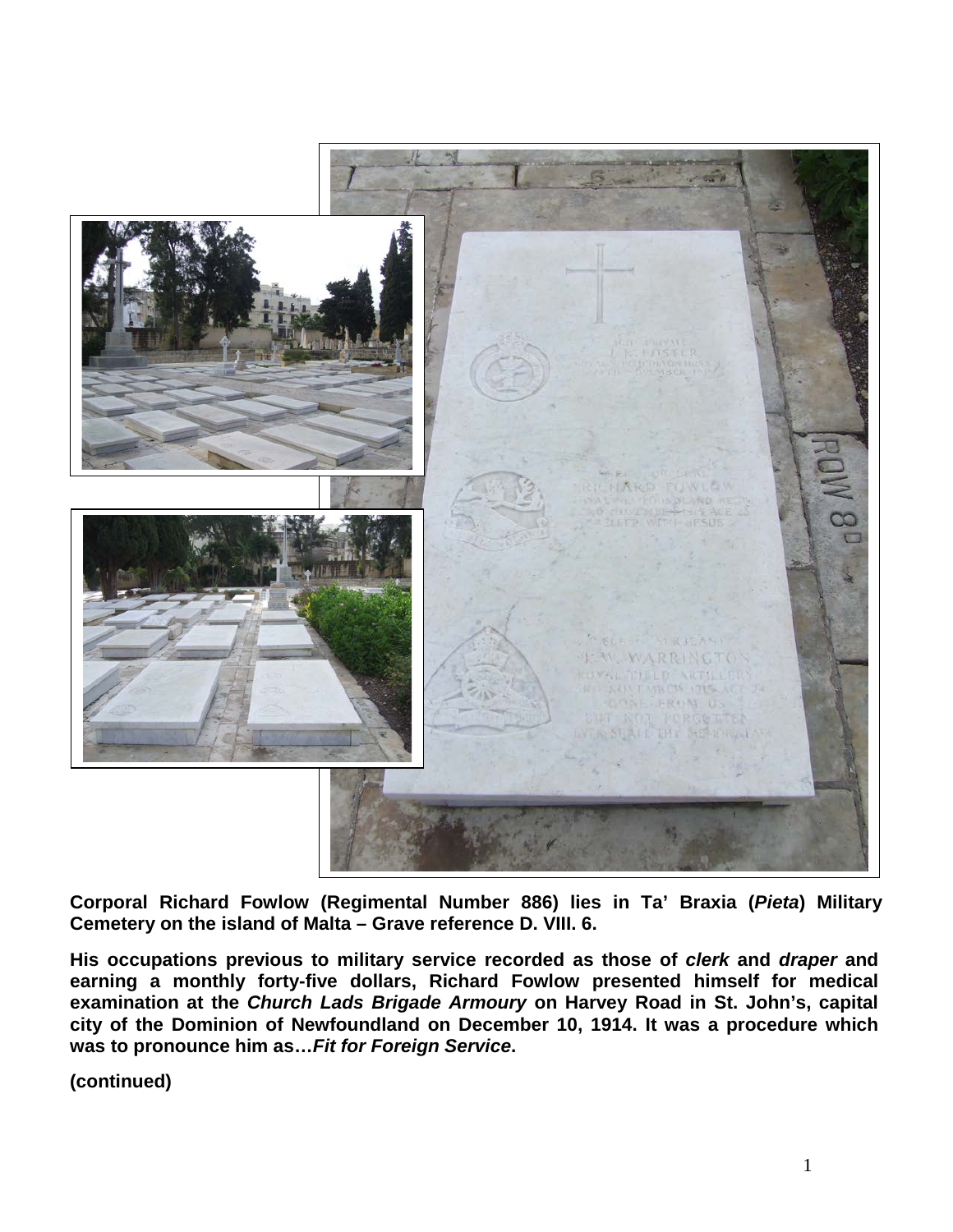2

**It was to be twenty-six days following this medical assessment before, on January 5, he then enlisted – engaged at the private soldier's rate of a single dollar per diem plus a daily ten-cent** *Field Allowance.* **However, whereas attestation for others had come about on the day of enlistment, Richard Fowlow was now to await a further two weeks and two days, until January 21, before** *that* **final formality would come to pass.**

**For Private Fowlow, Number 886, there followed an eight-week period of seeming inaction. How he occupied himself during that period is not recorded among his papers; he may, of course, have temporarily returned to work but this is only speculation.**

**During that period, however, he received a promotion, on February 24 to put up his lance-corporal's stripe.**

**(Right above:** *The image of the Bowring Brothers' vessel 'Stephano', sister-ship of 'Florizel', passing through 'the Narrows' of St. John's Harbour is from Provincial Archives***.)** 

**Unlike the two previous contingents to have departed Newfoundland (see below) for…***overseas service***, Private Fowlow's 'D' Company was not to sail directly to the United Kingdom. On March 20, it embarked onto the Bowring-Brothers' vessel** *Stephano* **for the short voyage to Halifax, capital city of the Canadian province of Nova Scotia, where it was thereupon to board a second vessel, the newly-launched**  *Orduña* **for the trans-Atlantic crossing\*.**

**(Right above:** *The image of Orduña is from the Old Ship Picture Galleries web-site***.** *The vessel was not to be requisitioned during the Great War but would be used by the Cunard Company to operate on its commercial service between Liverpool and New York***.)**

**Having then sailed from Nova Scotia on March 22 for Liverpool, Lance Corporal Fowlow and his draft landed there eight days later, on the 30th. Once disembarked in Liverpool, the two-hundred fifty men and officers of 'D' Company were thereupon transported on the same date by train directly to Edinburgh, the Scottish capital, to join the Newfoundland Regiment's 'A', 'B' and 'C' Companies.** 

**These units were by this time stationed at the historic Castle, 'A' and 'B' having recently been posted from Fort George and 'C' having arrived directly from home (see further below). After 'D' Company's arrival at the end of that month of March, the Newfoundlanders were now to remain at Edinburgh for the following six weeks.** 

**(Right above:** *From its vantage point on Castle Hill, the venerable fortress overlooks the city of Edinburgh where in 1915 the Newfoundlanders were to provide the first garrison to be drawn from outside the British Isles***. – photograph from 2011)** 





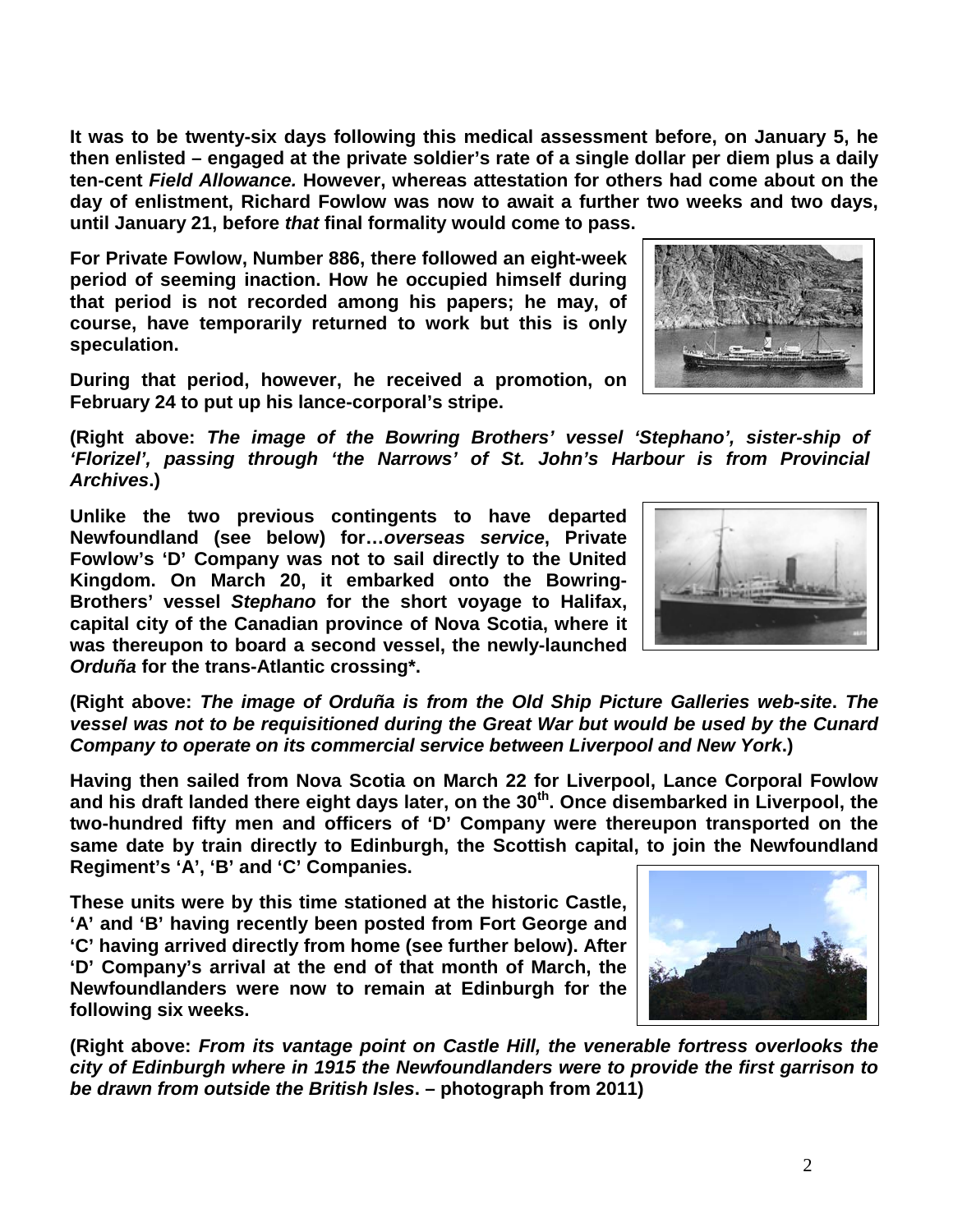**\* \* \* \* \***

**Five to six months before that time, in the late summer and early autumn of 1914 there had been a period of training of some five weeks on the shores of** *Quidi Vidi Lake* **in the east end of St. John's for the newly-formed Newfoundland Regiment's first recruits – these to become 'A' and 'B' Companies - during which time the authorities had also been preparing for the Regiment's transfer overseas.**

**This first Newfoundland contingent was to embark on October 3, in some cases only days after a recruit's enlistment and/ or attestation. To become known to history as the** *First Five Hundred* **and also as the** *Blue Puttees***, on that day they had boarded the Bowring Brothers' vessel** *Florizel* **awaiting in St. John's Harbour.**

**The ship had sailed for the United Kingdom on the morrow, October 4, 1914, to its rendezvous with the convoy carrying the 1st Canadian Division overseas, off the south coast of the Island.** 

**(Right above:** *The image of Florizel at anchor in the harbour at St. John's is by courtesy of Admiralty House Museum***.)**

**(Right adjacent:** *Fort George, constructed in the latter half of the eighteenth century, still serves the British Army to this day***. – photograph from 2011)**

**In the United Kingdom this first Newfoundland contingent was to train in three venues during the late autumn of 1914 and then the winter of 1914-1915: firstly in southern England on the Salisbury Plain; then in Scotland at** *Fort George* **– on the Moray Firth close to Inverness; and lastly at Edinburgh Castle – where, as recorded beforehand, it was to provide the first garrison from outside the British Isles.** 

**Only days after 'A' and 'B' Companies had taken up their posting there, on February 16 'C' Company – the first re-enforcements for the original contingent\* - would arrive directly from Newfoundland.**

*\*This contingent, while a part of the Newfoundland Regiment, was not yet a battalion and would not be so for a further five months – as will be seen below.*

**\* \* \* \* \***

**As seen in a previous paragraph, for the month of April and the first days of May of 1915, 'A', 'B', 'C' and 'D' Companies, now united, were to furnish the garrison – the first troops from outside the British Isles to do so - of the guardian of Scotland's capital city. Then, during the first week of May, 'E' Company was to report there…***to duty***…from home. Four days later again, on May 11, the Newfoundland contingent was ordered elsewhere.** 

**On that day, three weeks into spring – although in Scotland there was apparently still snow - the entire Newfoundland unit was dispatched to** *Stobs Camp***, all under canvas and southeastwards of Edinburgh, in the vicinity of the town of Hawick.**



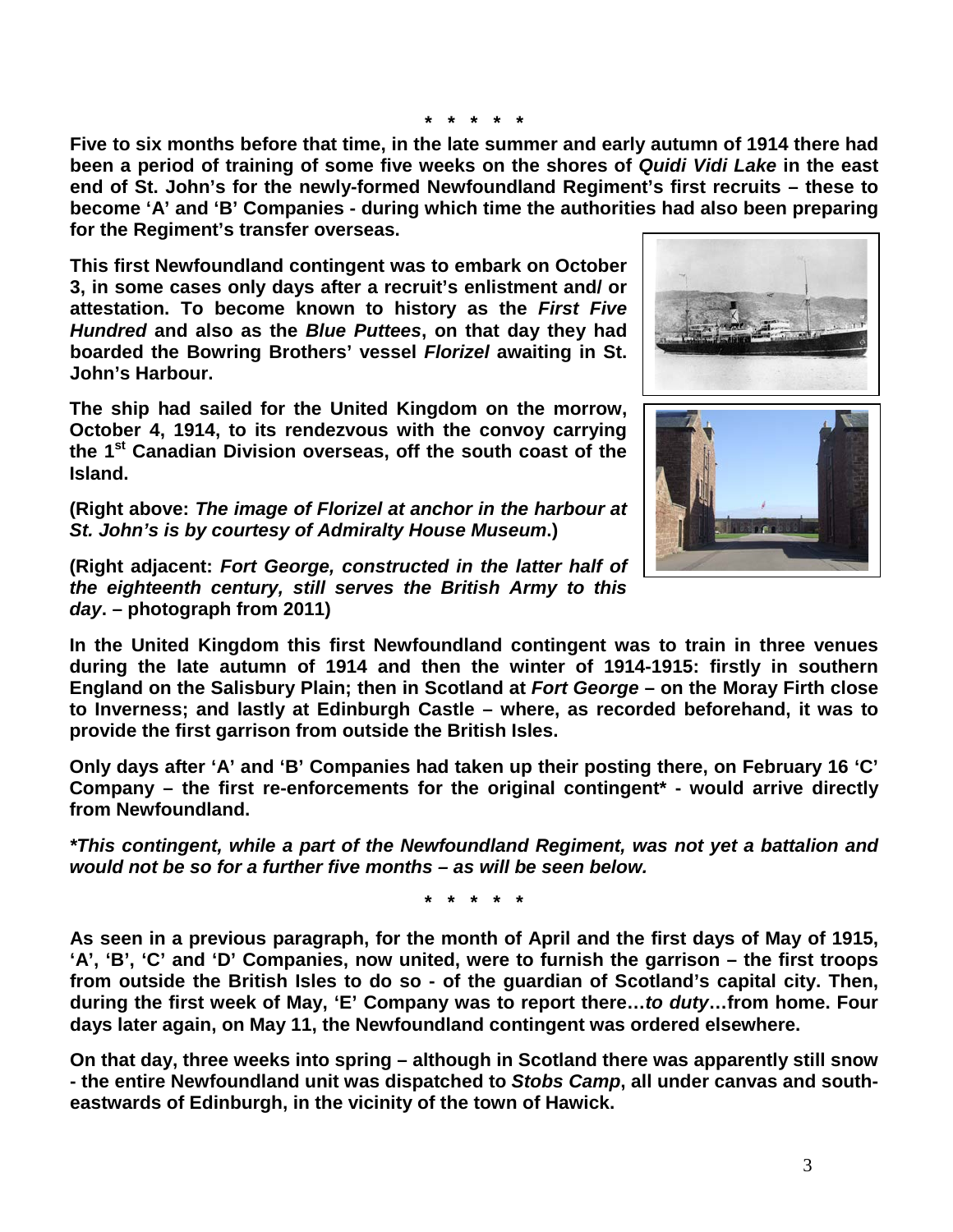4

**It was to be at** *Stobs Camp* **that the Newfoundland contingent would eventually receive the re-enforcements from home – 'F' Company which arrived on July 10, 1915 - that would bring its numbers up to that of British Army establishment battalion strength\*. The nowformed 1st Battalion of the Newfoundland Regiment was thus rendered available to be sent on '***active service***'.**

**And it was also to be at** *Stobs Camp***, on July 2, that Lance Corporal Fowlow received a further promotion, on this second occasion to be appointed to the rank of corporal and to put up a second stripe.**

**(Right:** *The Newfoundland Regiment marches past on the training ground at Stobs Camp and is presented with its Colours on June 10, 1915.* **– by courtesy of Reverend Wilson Tibbo and Mrs. Lillian Tibbo)**

**\****This was approximately fifteen hundred, sufficient to furnish four 'fighting' companies, two re-enforcement companies and a headquarters staff.*

**At the beginning of that August of 1915, the four senior Companies, 'A', 'B', 'C' and 'D', were then sent south from** *Stobs Camp* **to undergo a final two weeks of training, as well as an inspection by the King, at Aldershot. This force, now the 1st Battalion of the Newfoundland Regiment, was thereupon attached to the 88th Brigade of the 29th Division of the (British) Mediterranean Expeditionary Force.**

**Meanwhile the two junior Companies, 'E' – last arrived at Edinburgh and the aforementioned 'F', were ordered transferred to Scotland's west coast, to Ayr, there to provide the nucleus of the newly-forming 2nd (***Reserve***) Battalion.**

**(Right above:** *George V, by the Grace of God, of the United Kingdom of Great Britain and Ireland and of the British Dominions beyond the Seas, King, Defender of the Faith, Emperor of India* **– the photograph is from** *Bain News Services* **via the** *Wikipedia* **web-site.)**

**It was while the Newfoundland Battalion was in training during those weeks at Aldershot, on August 15 that Private Fowlow would be prevailed upon to enlist for the duration of the conflict.**

**\****At the outset of the War, perhaps because it was felt by the authorities that it would be a conflict of short duration, the recruits enlisted for only a single year. As the War progressed, however, this was obviously going to cause problems and the men were encouraged to re-enlist***.**

**(continued)**





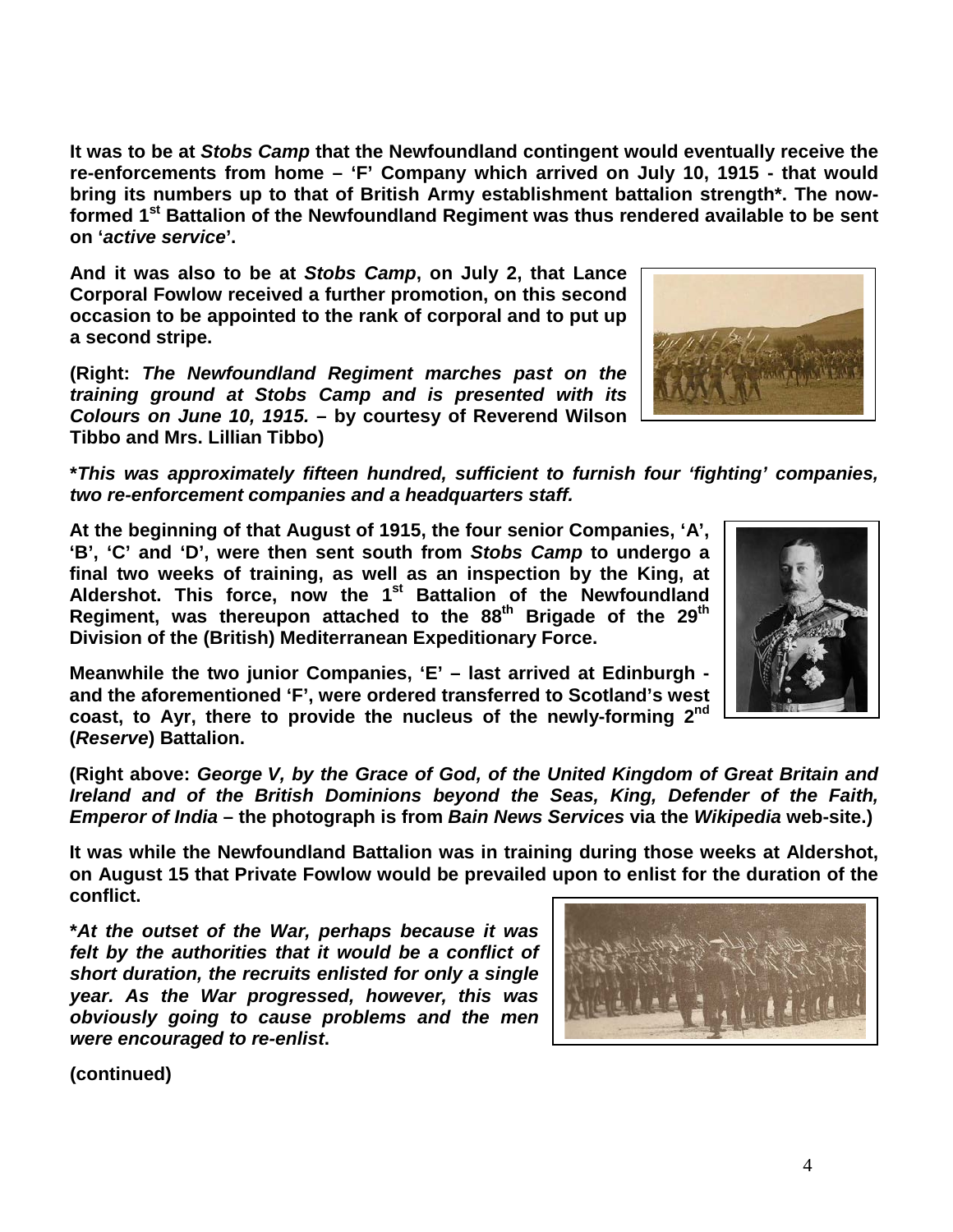**(Preceding page:** *Some of the personnel of 'A', 'B', 'C' and 'D' Companies of the 1st Battalion of the Newfoundland Regiment at Aldershot in August of 1915, prior to its departure to active service on the Gallipoli Peninsula* **– from** *The Fighting Newfoundlander*  **by Col. G.W.L. Nicholson, C.D.)**

**On August 20, 1915, Corporal Fowlow and his Newfoundland unit embarked in the Royal Navy Harbour of Devonport onto the requisitioned passenger-liner** *Megantic* **for passage to the Middle East and to the fighting against the Turks. There, a month later – having spent some two weeks billeted in British barracks in the vicinity of the Egyptian capital, Cairo - on September 20, the 1st Battalion was to land at** *Suvla Bay* **on the**  *Gallipoli Peninsula***.**



**(Right above:** *The image of Megantic, here in her peace-time colours of a 'White Star Line' vessel, is from the Old Ship Picture Galleries web-site***.)**

**(Right:** *Kangaroo Beach, where the officers and men of the 1st Battalion, Newfoundland Regiment, landed on the night of September 19-20, 1915, is to be seen in the distance at the far end of Suvla Bay. The remains of a landing-craft are still clearly visible in the foreground on 'A' Beach***. – photograph taken in 2011)**

**(Right:** *Newfoundland troops on board a troop-ship anchored at Mudros: either Megantic on August 29, Ausonia on September 18, or Prince Abbas on September 19 – Whichever the case, they were yet to land on Gallipoli***. – from Provincial Archives)**

**(Right:** *A century later, the area, little changed from those faroff days, of the Newfoundland positions at Suvla Bay, and where the 1st Battalion of the Newfoundland Regiment was to serve during the autumn of 1915* **– photograph from 2011)**

**When the Newfoundlanders landed from their transport ship at**  *Suvla Bay* **on that September night of 1915 they were to disembark into a campaign that was already on the threshold of collapse.**

**Not only in the area where the Newfoundland Battalion was to serve but, even ever since the very first days of the operation in April of 1915, the entire** *Gallipoli Campaign,* **including the operation at** *Suvla Bay,* **was proving to be little more than a debacle:**



**(continued)**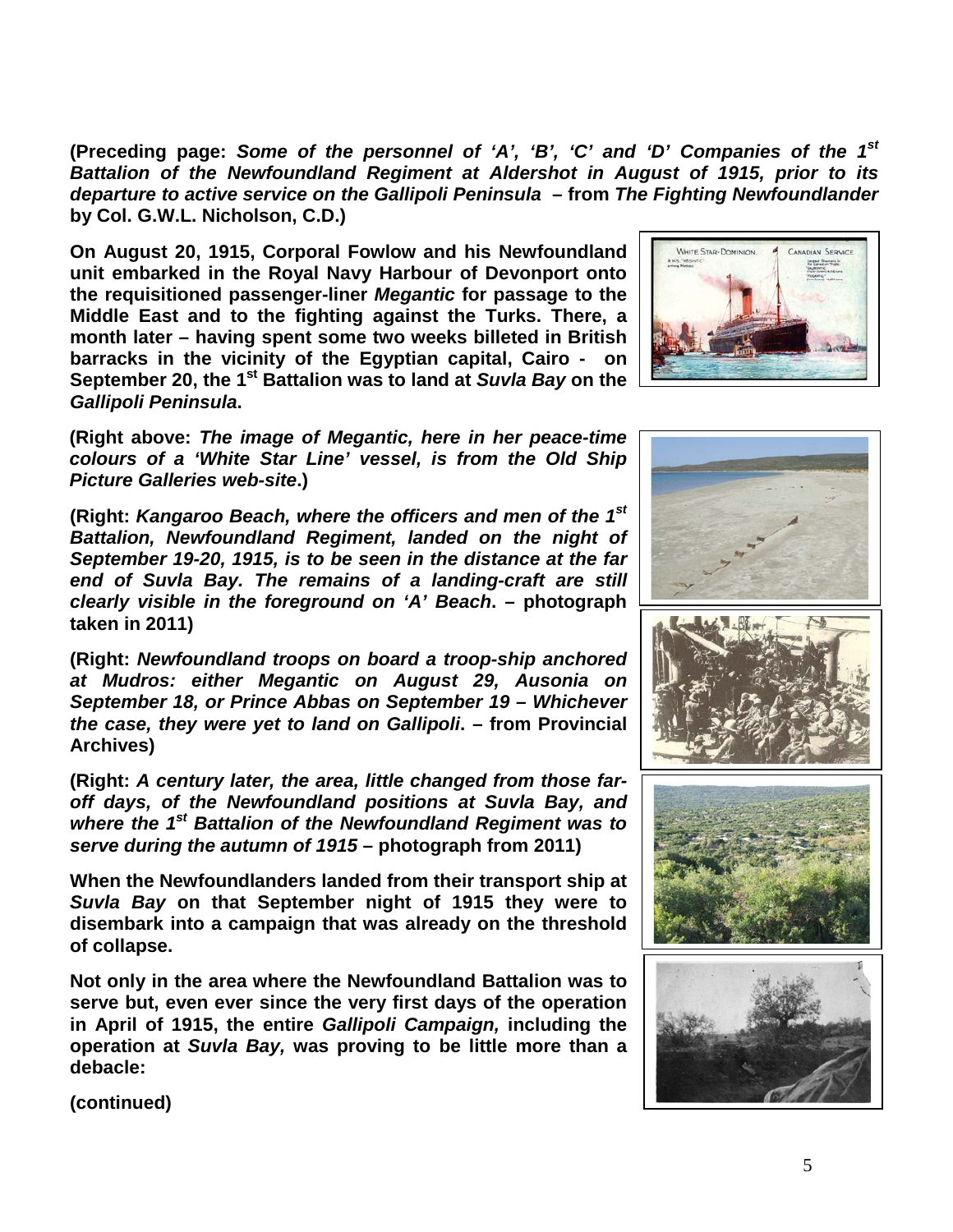**(Preceding page:** *No-Man's-Land at Suvla Bay as seen from the Newfoundland positions* **– from** *Provincial Archives***)**

**Flies, dust, disease, the frost-bite and the floods – and of course the casualties inflicted by an enemy who was to fight a great deal better than the British High Command\* had ever anticipated – were eventually to overwhelm the British-led forces and those of the French, and it would finally be decided to abandon not only** *Suvla Bay* **but the entire**  *Gallipoli* **venture.**

**(Right:** *An un-identified Newfoundland soldier in the trenches at Suvla Bay –* **from** *Provincial Archives***)**

*\*Many of the commanders chosen were second-rate, had been brought out of retirement, and had little idea of how to fight – let alone of how to win. One of the generals at Suvla, apparently, had handed in his resignation during the Campaign and had just gone home.*

**\* \* \* \* \***

**Corporal Fowlow of 6 Platoon was evacuated from Suvla on October 10 and – likely at first ferried to the Greek island of Lemnos – was embarked onto His Majesty's Hospital Ship**  *Nevasa.* **He was suffering from dysentery.** 

**(Right below:** *The image of HMHS 'Nevasa', here it would seem clad in her war-time hospital-ship garb, is from the Old Ship Picture Galleries. A ship of the British Steam Navigation Company, she plied routes between Great Britain and India until the outbreak of the Great War in 1914 when she was to serve as a troopship. In January of 1915 the vessel was converted to a hospital ship before in 1918, once again becoming a troopship, a role she was to play again twenty years later during the Second World War. 'Nevasa' was laid up and scrapped in 1948***.)** 

**He was then transported for further treatment to the Britishheld Mediterranean island of Malta. Admitted to the Military Hospital of** *Cottonera***, on the 14th, Corporal Fowlow once there was additionally diagnosed as having contracted typhoid as well as para-typhoid, and was deemed as** *dangerously ill***.**

**(Right below: O***ne of the several now-disused – abandoned since Malta's independence in 1964 - British military hospital facilities which still stand on the island* **– photograph from 2011)**

**The son of Thomas Jenkins Fowlow, fisherman, and of Elizabeth Fowlow (née** *Fowlow* **(sic))\* – to whom he had allotted a daily allowance of 70 cents from his pay - of Trinity East (they today lie together in Port Rexton Cemetery) – he was also brother to Margaret, Edgar, Ronald, Pearce, Elsie, Louis (***Lewis***), Alexander, Ethel, Hilda, Archibald, Leon and to Gertrude.**